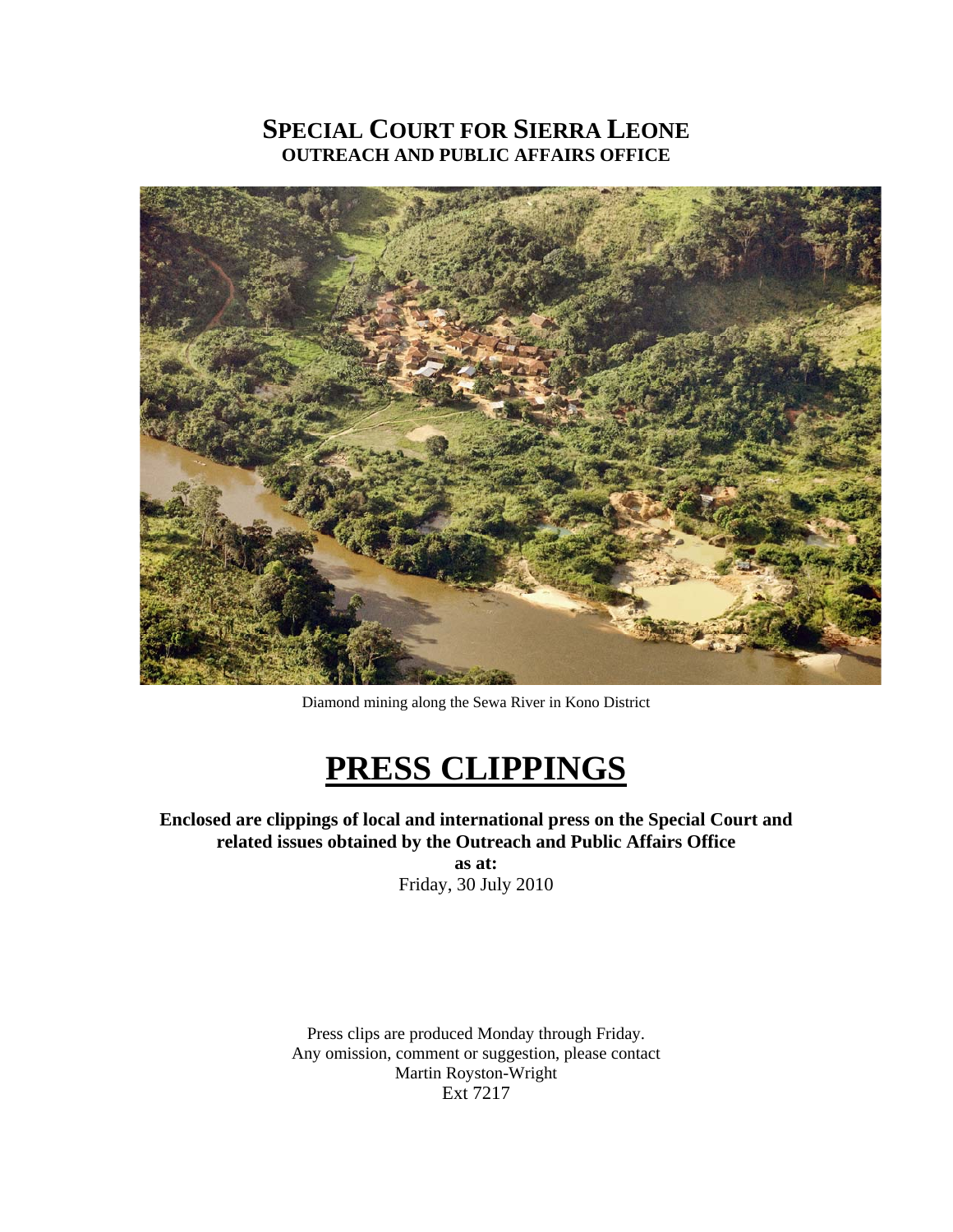| <b>International News</b>                                                           |              |
|-------------------------------------------------------------------------------------|--------------|
| Accepted Top Leader / Daily Observer                                                | Pages 3-4    |
| Court Spends the Day in Private Session / Charlestaylortrial.org                    | Page 5       |
| Naomi Campbell Recruits High-Powered London QC / FirstPost                          | Pages 6-7    |
| Mia Farrow to Testify on Naomi Campbell 'Blood Diamond' <i>Agence France-Presse</i> | Page 8       |
| Supermodel in a Jam Over Gem / Mail & Guardian Online                               | Pages $9-10$ |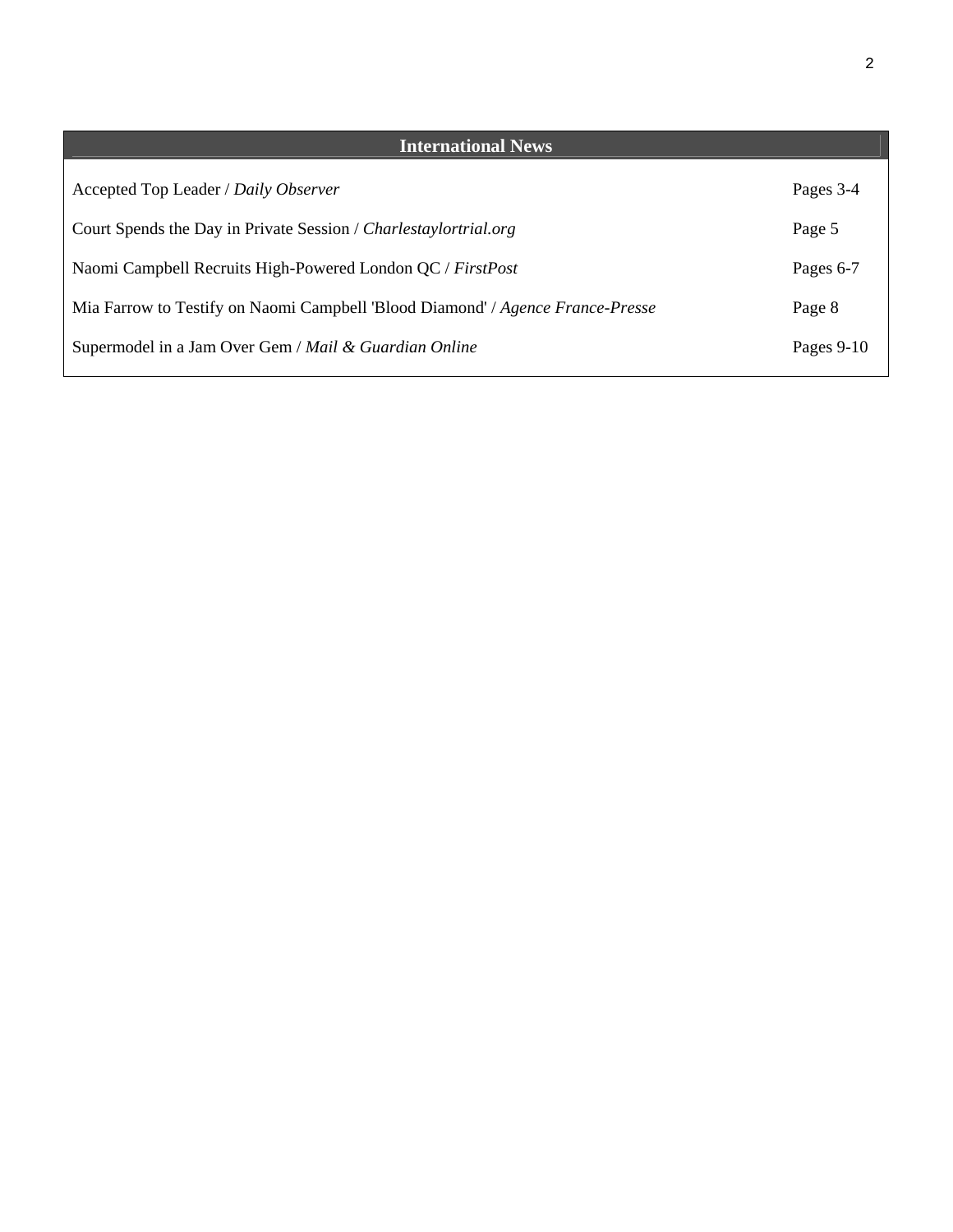#### Daily Observer (Liberia) Friday, 30 July 2010

#### **Accepted RUF Leader**



[Says Top UN Official](http://www.liberianobserver.com/node/3020)  By: Alpha Sesay

Charles Taylor's lawyers cited a high ranking United Nations official who said that West African leaders supported the replacement of Sierra Leone's top rebel leader in the name of securing peace in the war-town nation.

Reading from a 2008 statement, Mr. Taylor's team sought to further distance Charles Taylor from prosecution claims that he controlled Sierra Leonean rebels during their brutal rampage throughout the country's 11-year civil war.

According to a statement by the former Special Representative of the UN Secretary General (SRSG) to Sierra Leone, Ambassador Oluyemi Adeneji, read in the Special Court for Sierra Leone, the Economic Community of West African States (ECOWAS) leaders were fully supportive of Issa Sesay – currently on the witness stand for Mr. Taylor – taking over the leadership of Sierra Leone's Revolutionary United Front (RUF) when peace negotiations were getting tough.

"ECOWAS was unequivocal in support of Sesay and were prepared to work with Sesay alone," the statement quoted Ambassador Adeneji as saying.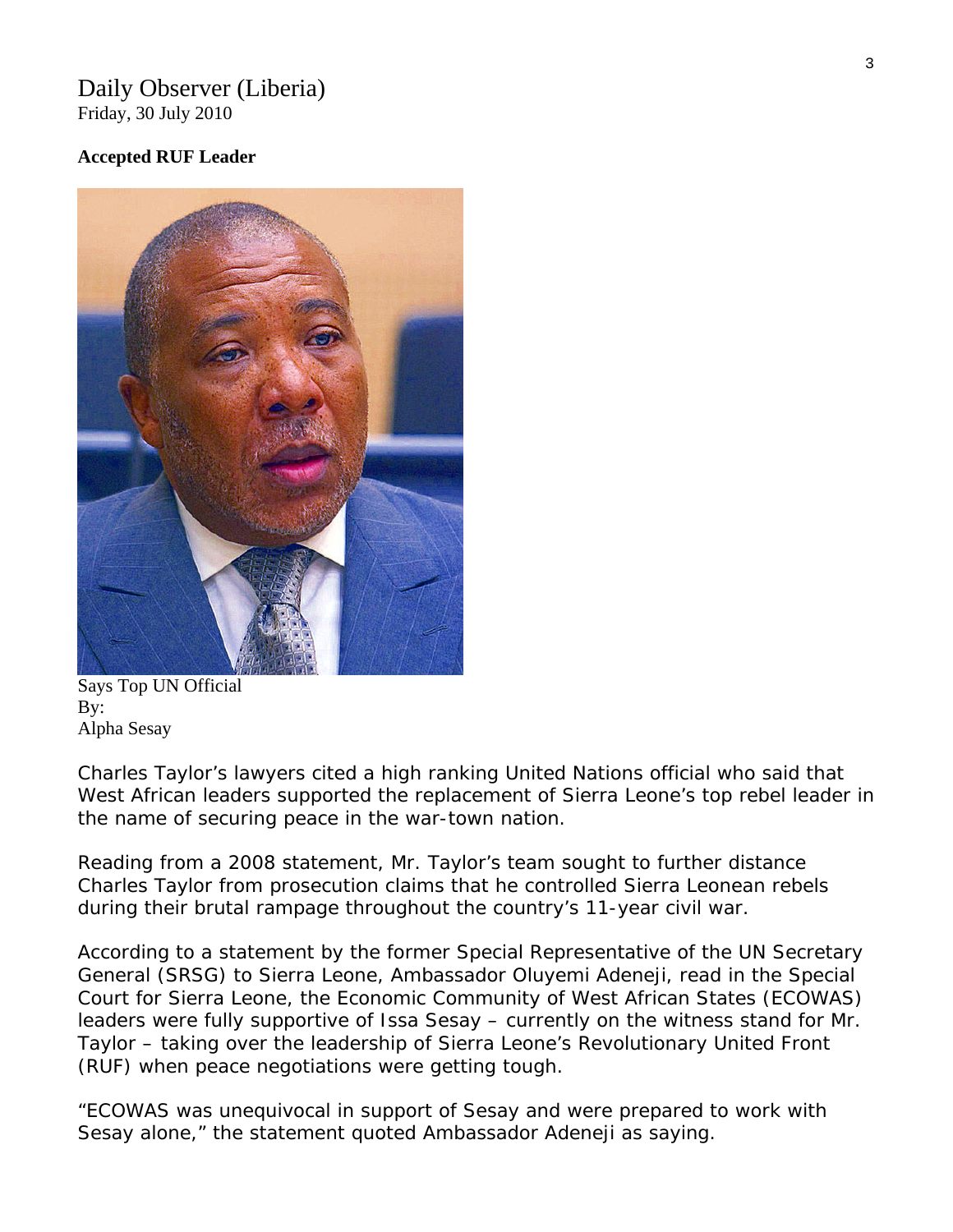While Ambassador Adeneji noted the support Mr. Sesay received from ECOWAS leaders, he was clear in his statement that he could not remember the circumstances surrounding Mr. Sesay's appointment as leader of the RUF.

"I cannot remember the details of Sesay's appointment as leader of the RUF but I do know that ECOWAS accepted Sesay as leader of the RUF," the Ambassador said.

The Ambassador added in his statement that "it was agreed that [Foday] Sankoh was no longer a reliable point person for peace and that ECOWAS should identify a reliable commander in the RUF."

"Sankoh remained uncommitted to the peace process…Sankoh made quick promises to the resolution of the crisis but did not keep them," the Ambassador said, citing the abduction of UN peacekeepers by the RUF in May 2000 as an example.

Prosecutors have insisted — and witnesses have testified — that Mr. Sesay's appointment as interim leader of the RUF was made by Mr. Taylor because the former Liberian president allegedly had control over the Sierra Leonean rebels. Mr. Taylor has denied these assertions, telling the court that the said appointment was made by a group of ECOWAS leaders including former Nigerian president Olusegun Obasanjo, former Togolese president Gnasingbe Eyadema, former Malian president Alpha Oumar Konare and Gambian president Yayah Jammeh.

Mr. Sesay in his testimony has corroborated Mr. Taylor's account. The statement read in court was one which Ambassador Adeneji provided to Mr. Sesay's own lawyers when he was on trial in Freetown for his own role in RUF atrocities during the conflict.

Mr. Taylor's defense lawyer also today read a statement that was made to Mr. Sesay's lawyers in Freetown by the former Force Commander of UN peacekeepers in Sierra Leone, General Daniel Opande, who said that ECOWAS leaders were looking for a reliable person in the RUF that they would deal with because Mr. Sankoh was not reliable.

"Sankoh was no longer seen as a reliable leader for peace and they [ECOWAS] began to look among the RUF for another leader," General Opande said.

That search eventually led to the appointment of Mr. Sesay.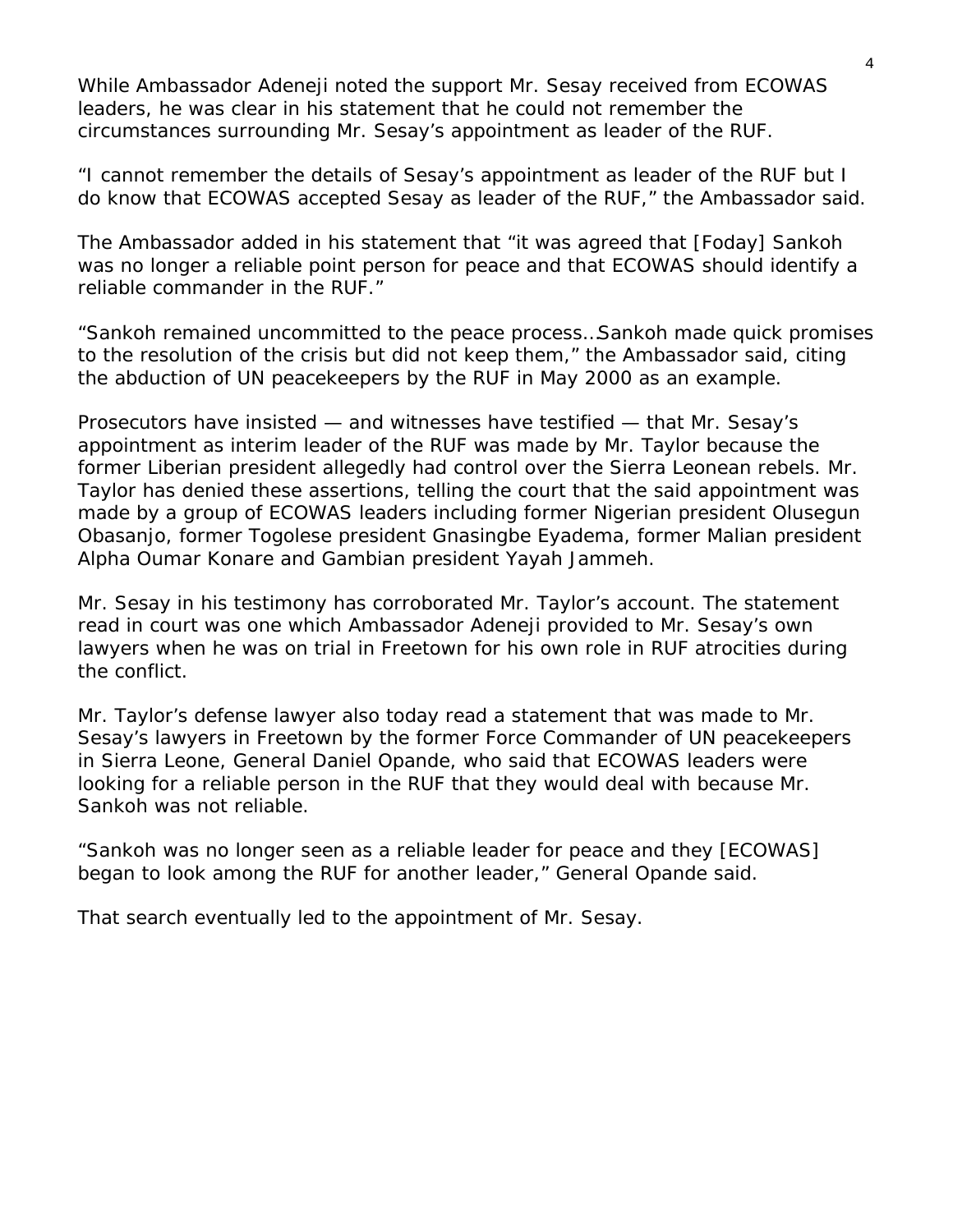## Charlestaylortrial.org Thursday, 29 July 2010

### **Court Spends the Day in Private Session**

Alpha Sesay

The Trial Chamber hearing the case of the former Liberian president Charles Taylor spent the whole of today in private session.

Mr. Taylor's defense witness, convicted former interim leader of the Revolutionary United Front (RUF), Issa Hassan Sesay, was refuting the testimonies of prosecution witnesses whose testimonies were heard only in closed or private session. For the protection of the identities of those protected witnesses, any response to their testimonies must be heard in private.

Mr. Sesay's testimony continues tomorrow.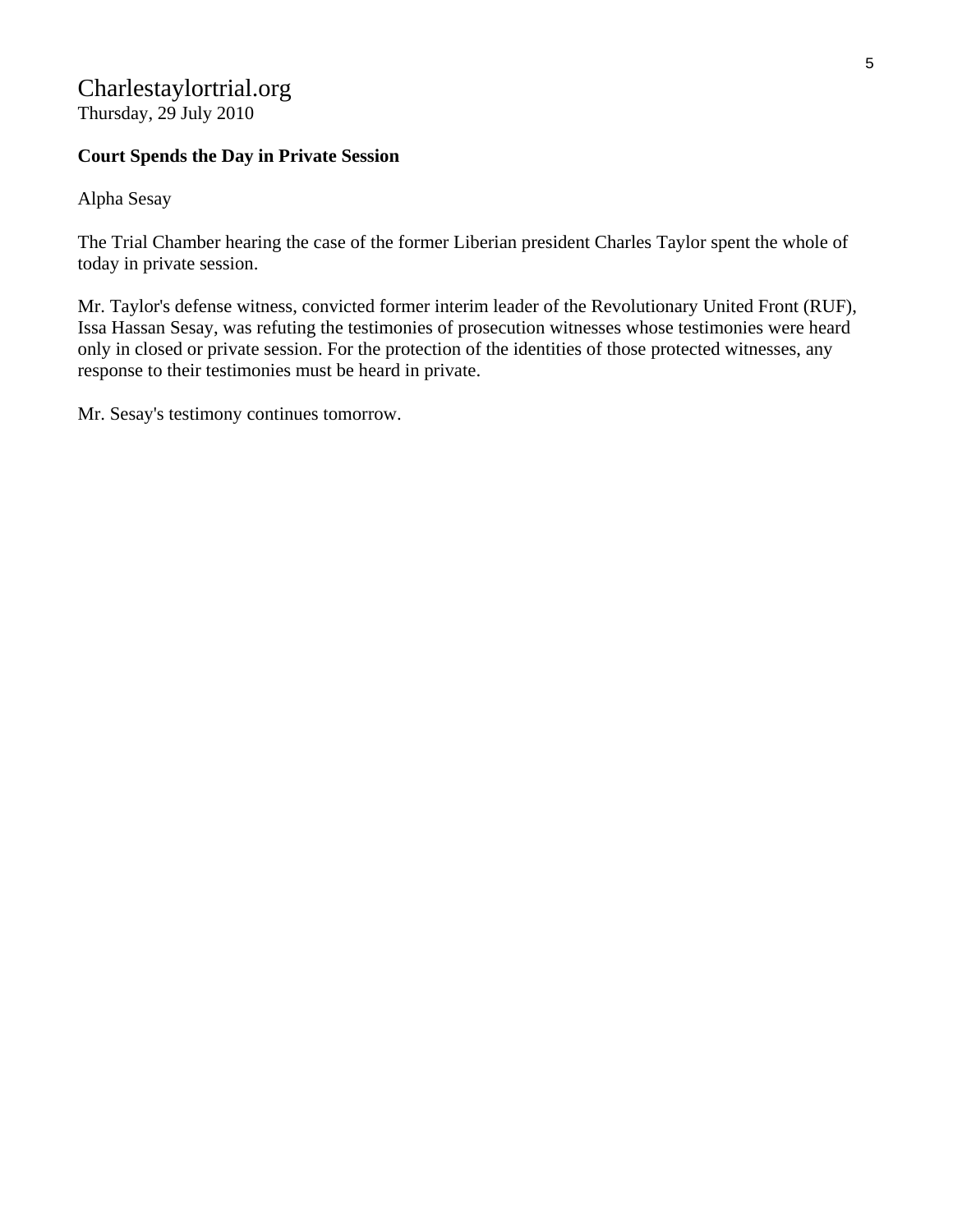## FirstPost

Thursday, 29 July 2010

http://www.thefirstpost.co.uk/66562,people,news,naomi-campbell-recruits-high-powered-london-qc-warcrimes-trial-hague-blood-diamond



## **Naomi Campbell recruits high-powered London QC**

#### **Supermodel's legal team takes on former DPP ahead of war crimes trial appearance**

#### By Sophie Taylor

Supermodel **Naomi Campbell** is lining up some formidable legal firepower after being subpoena-ed to give evidence at the war crimes trial in The Hague of **Charles Taylor**, the former president of Liberia who is accused of using so-called 'blood diamonds' to pay for arms for the rebels in Sierra Leone's recent civil war.

As *The First Post* has reported, Campbell has previously denied in media interviews being given any uncut diamonds by Taylor's henchmen following a dinner thrown by the former South African president, **Nelson Mandela**.

According to the *Times*, Campbell has now added to her legal team **Sir Ken Macdonald**, the former Director of Public Prosecutions, and junior counsel **Michelle Butler**, from the Matrix Chambers in London.

Her solicitor **Gideon Benaim**, a partner in the high-profile London law firm Schillings, has confirmed that he has retained their services ahead of Campbell's appearance at The Hague next week.

Why Campbell needs a top QC when she is only a witness, rather than a defendant, is the subject of speculation. The *Times* quotes a "source close to the proceedings" as saying: "Nobody knows exactly how things will turn out on the day. Maybe just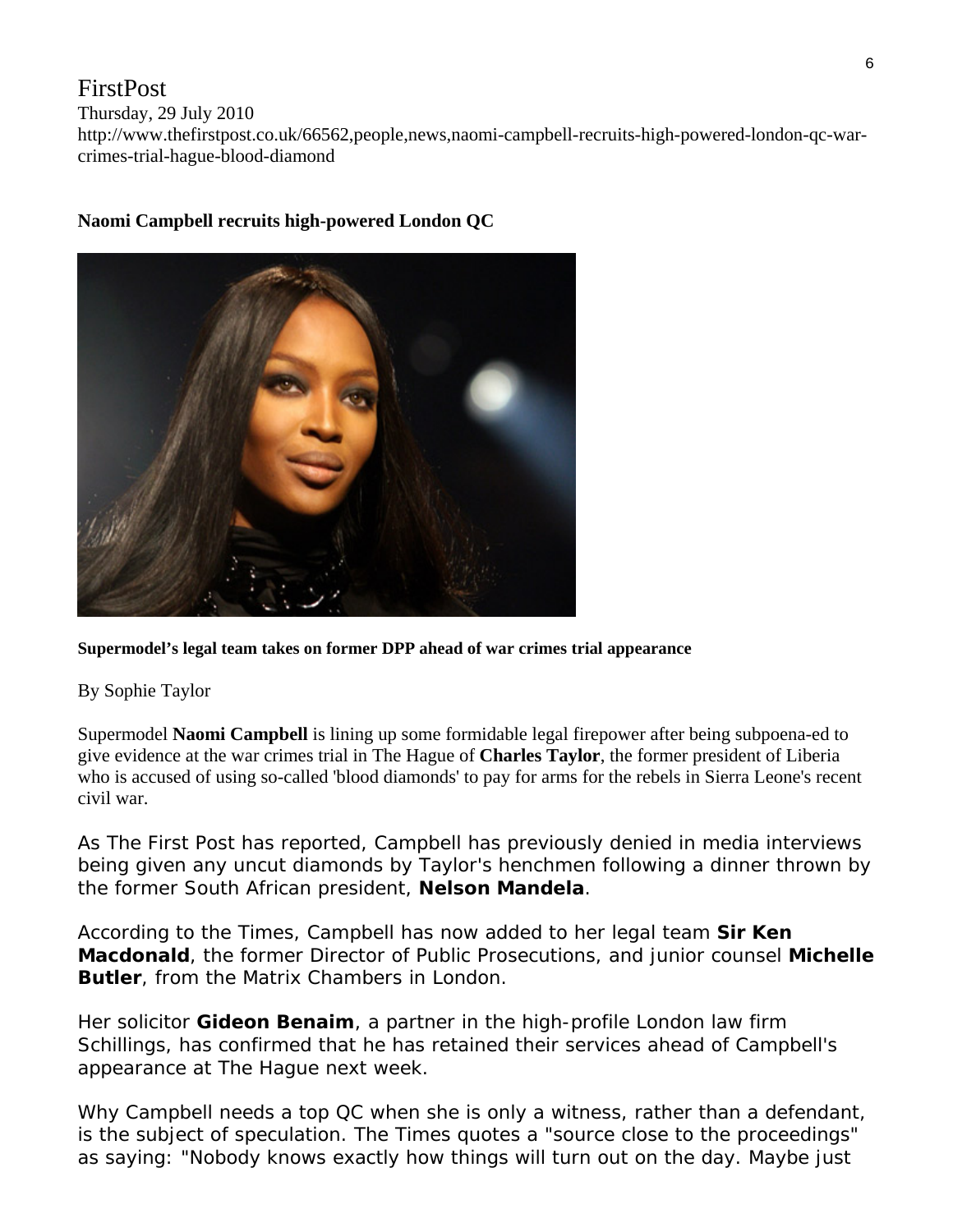to protect herself it was safer to get a top QC involved. There could be serious consequences from what she says. It shows that she is taking this very seriously."

What Campbell's story will be when she appears before the court is certainly of fascination. She has constantly refuted - or refused to comment on - the claim that she received any diamonds, even storming out of one TV interview.

But the actress **Mia Farrow**, who attended the dinner hosted by Nelson Mandela, has said in written testimony to the court that Campbell told other guests the next morning that Taylor had sent men to her room late at night.

Farrow stated: "She told us ... she had been awakened in the night by a knocking at her door. She opened the door to find two or three men I do not recall how many who presented her with a large diamond which they said was from Charles Taylor."

If there is any truth in the story, prosecutors believe it could be crucial to support their argument that 62-year-old Taylor, charged with 11 war crimes and crimes against humanity, used blood diamonds to support the rebels in the 1991-2002 civil war in Sierra Leone. Taylor has pleaded not guilty to murder, rape, conscripting child soldiers, enslavement and pillaging.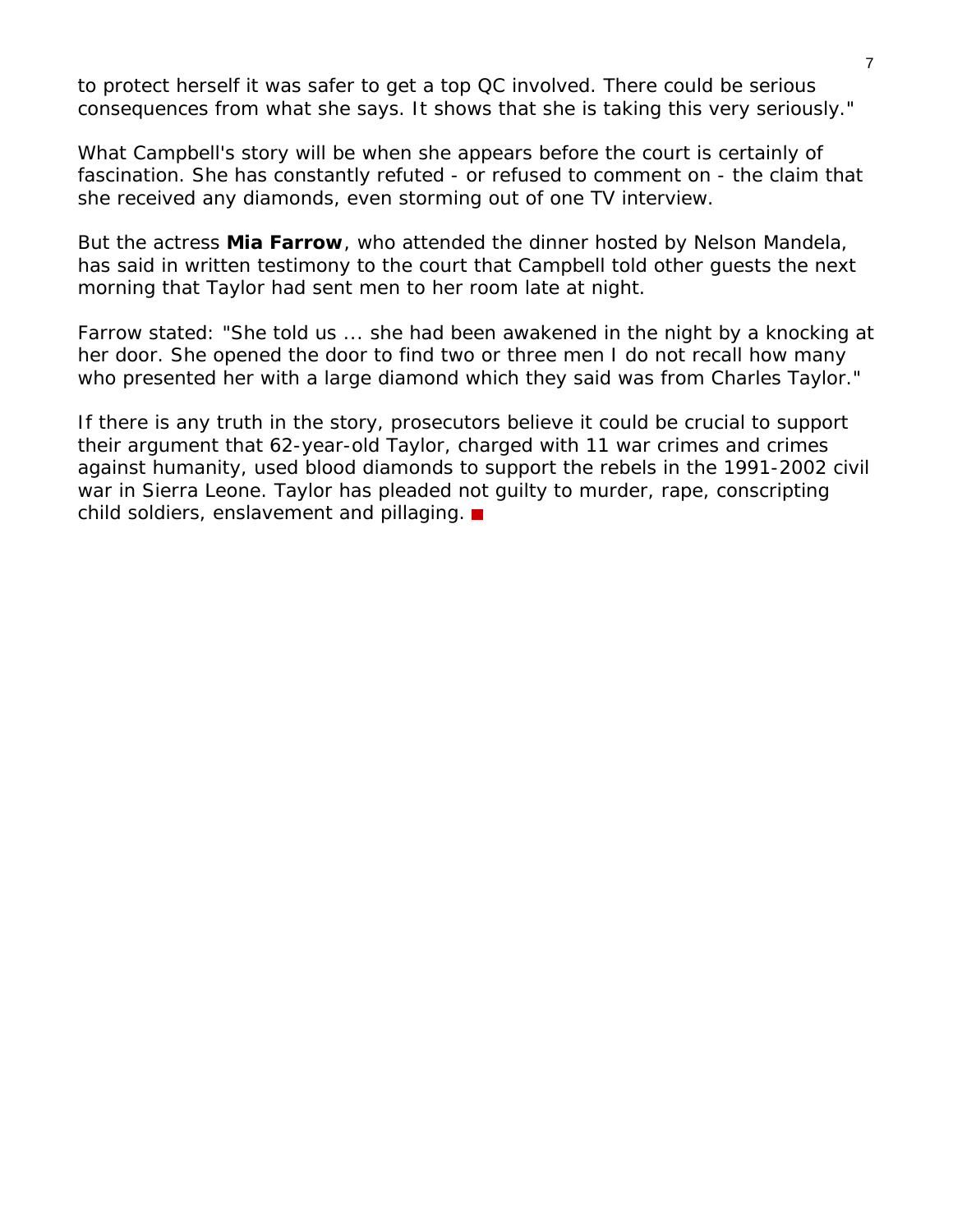**Mia Farrow to testify on Naomi Campbell 'blood diamond'** 

THE HAGUE — Actress Mia Farrow and models' agent Carole White will testify next month about a "blood diamond" Naomi Campbell is said to have been given by Liberia's Charles Taylor, court papers showed Thursday.

The two women's names are on a witness list for Monday, August 9, that the prosecution in Taylor's war crimes trial filed with the court in The Hague and which have been obtained by AFP.

The filing specifies that White's evidence would take about two hours, and that of Farrow one hour.

The prosecution says both women have agreed to testify about the late-night gift allegedly presented to supermodel Campbell after a celebrity dinner hosted by then South African president Nelson Mandela in September 1997.

Campbell herself was subpoenaed to testify about the events, after refusing to talk to prosecutors voluntarily, and is due to take the stand in The Hague next Thursday.

Taylor, 62, has been on trial since 2008 for his alleged role in the civil war in Sierra Leone, accused of arming rebels in return for illegally mined diamonds.

He has pleaded not guilty to charges of murder, rape, conscripting child soldiers, enslavement and pillaging.

White and Farrow, both present at Mandela's dinner, claim to have proof that Campbell was given a diamond by Taylor.

White told prosecutors she was present when the diamond was delivered, while Farrow "was told by Ms Campbell the next morning about the gift".

The prosecution alleges the rough diamond was among those Taylor had obtained from Sierra Leone rebels and took to South Africa "to sell ... or exchange them from weapons".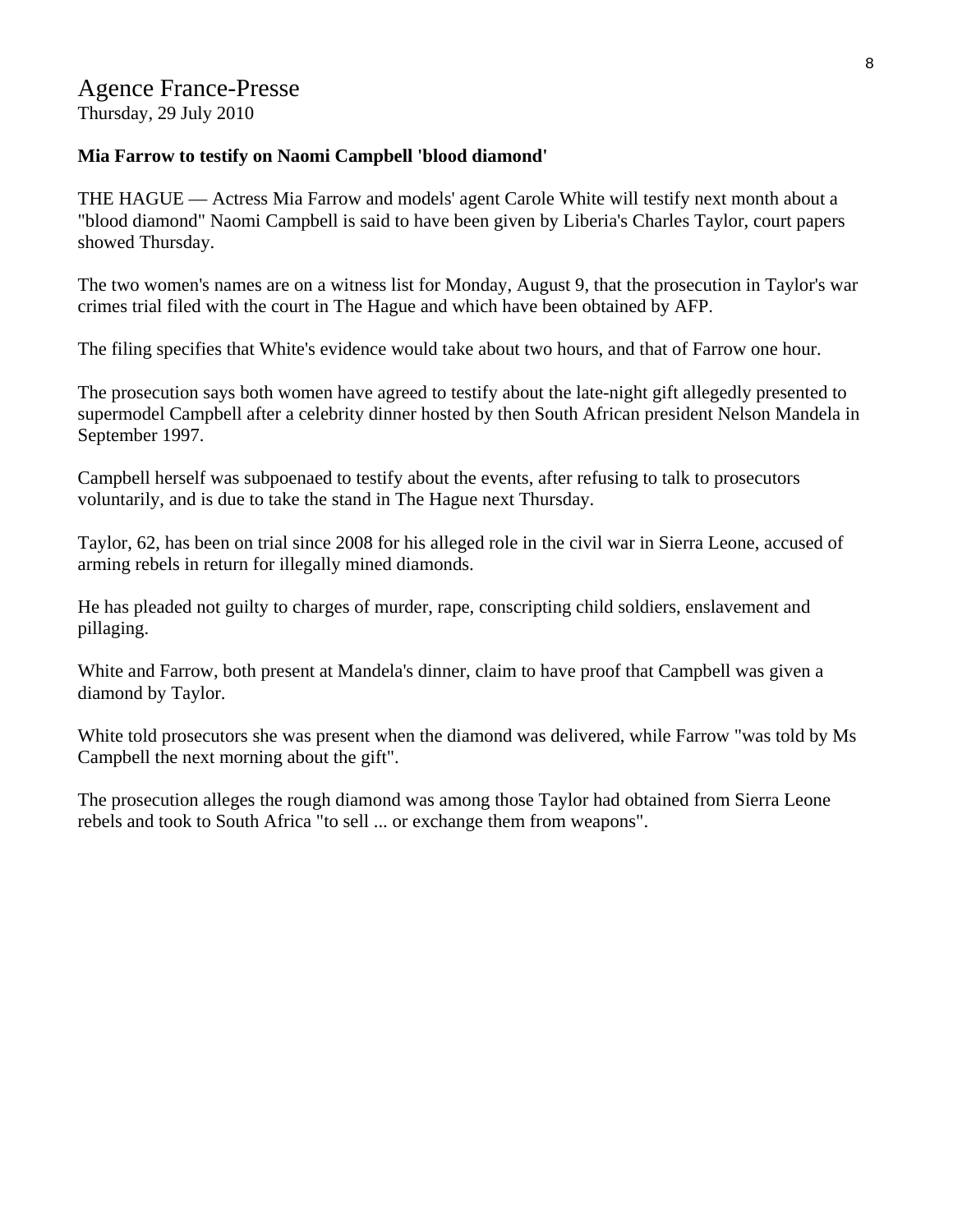# Mail & Guardian Online

Friday, 30 July 2010 http://www.mg.co.za/article/2010-07-30-supermodel-in-a-jam-over-gem

#### **Supermodel in a jam over gem**

#### ED PILKINGTON - Jul 30 2010 06:00

The picture speaks volumes. At the centre of a group of 10 people stands Nelson Mandela and beside him his partner and later wife, Graça Machel.

On Mandela's other flank is a short man dressed in a military-style jacket with his hand held out as though he, and not the great South African leader, were hosting the gathering.

He is Charles Taylor and the photograph was taken a month after he was elected president of Liberia. Now Taylor is in prison at The Hague, the first African president to face trial for war crimes.

The events that surround the photograph could prove to be a significant part of the case against Taylor, who is charged with 11 counts, including murder, rape and turning children into soldiers.

The picture was taken in 1997 at Mandela's home in Cape Town and the assembled guests, who included Jemima and Imran Khan, music producer Quincy Jones and Chinese actor Tony Leung, had been invited to mark the reopening of the Blue Train.

To Taylor's right is Naomi Campbell, the British model, dressed in an elegant white dress with a cross pendant around her neck. Five places to Taylor's left is actress Mia Farrow, who starred in Rosemary's Baby and former husband Woody Allen's films.

The interaction of Taylor, Campbell and Farrow is likely to come under the spotlight at The Hague next month when both Farrow and Campbell are due to appear as witnesses.

Their testimony goes to the heart of the case against Taylor -- that he obtained illegally procured "blood diamonds" from the Revolutionary United Front (RUF) rebels in neighbouring Sierra Leone, smuggled in mayonnaise jars.

The prosecution alleges he used profits from the sale of the diamonds to traffic weapons to the RUF, thus fomenting and prolonging Sierra Leone's brutal civil war, which claimed hundreds of thousands of lives.

Taylor has always denied the charges. "I'm supposed to be such a scumbag that people bring me diamonds in nothing more than a mayonnaise jar? How much more can you demonise me?" he told the court.

But Farrow has claimed that on that night in 1997 Taylor, struck by Campbell's beauty, arranged for the model to be given a rough diamond.

Farrow told ABC News that Campbell told her that during the night Taylor's men "knocked on her door and that they had given her a huge diamond and it was like, Oh my gosh!"

Farrow, who was in South Africa with some of her children, insists her memory of the conversation with Campbell is accurate. "You don't forget when a girl friend tells you she was given a huge rough diamond in the middle of the night," she said.